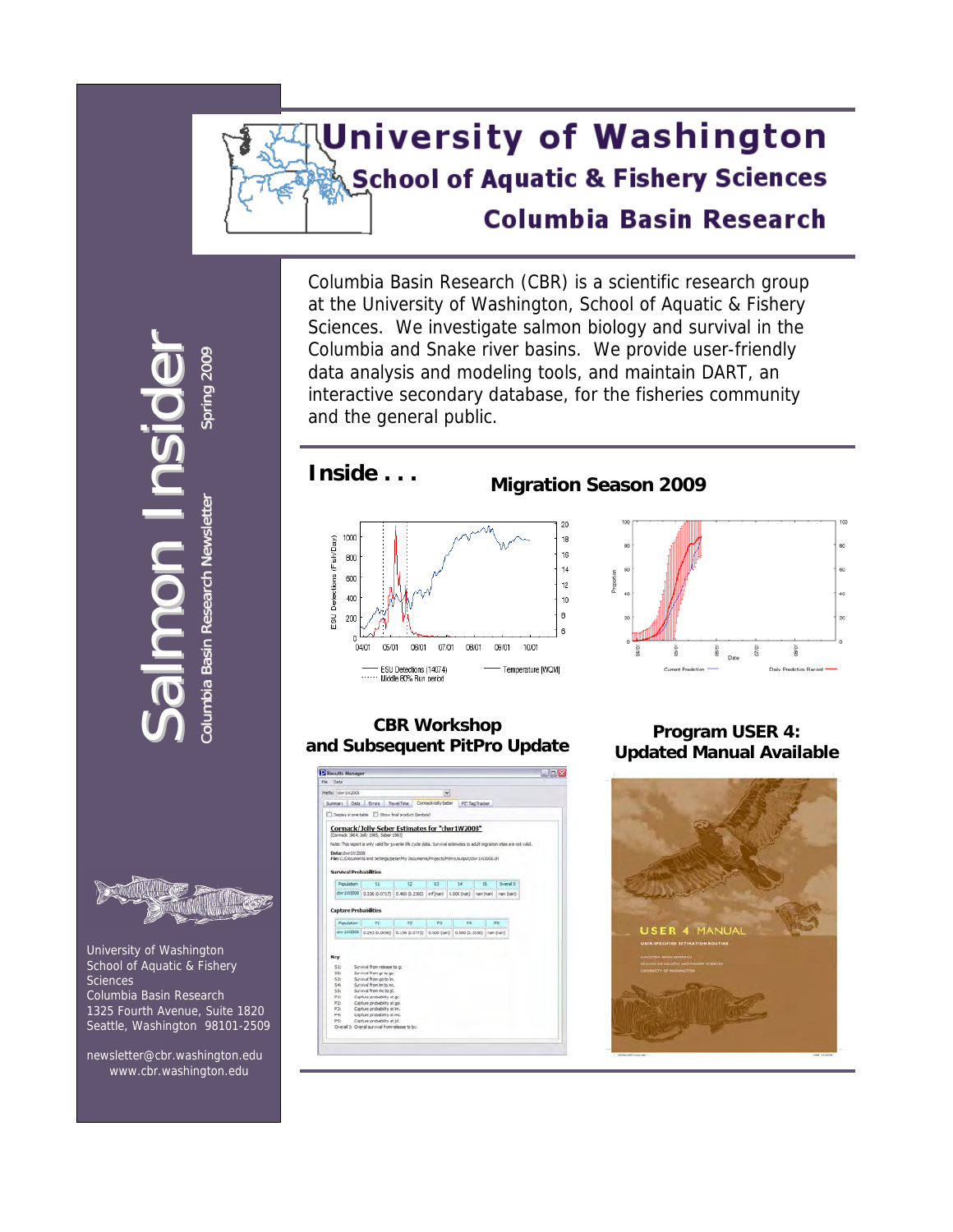# **Columbia River DART: Migration Season 2009**

#### **[Columbia River DART](http://www.cbr.washington.edu/dart/dart.html)** (Data

[Access in Real Time\)](http://www.cbr.washington.edu/dart/dart.html) provides data services throughout the year on the CBR website, particularly during the adult and juvenile salmonid migration seasons.

#### Project Lower Granite **Columbia Basin ESUs**

DART aggregates PIT-tag release and detection information to provide year-to-date and detailed observation information for 9 Columbia Basin ESU (Evolutionarily Significant Unit) populations. DART offers multiple ways to investigate and analyze each specific Columbia Basin ESU population, based on data provided by the Pacific States Marine Fisheries Commission. This spring, DART updated and expanded the Columbia Basin ESU reports and analysis tools. The **Summary & Migration Timing** report includes the total observations to date for each component stock (Release Site, Species, Run, and Rear Type) at all projects with migration timing information for each project and linkages to river conditions (spill percent, outflow, and temperature) during migration. Table 1 and Fig. 1 were produced by the **Columbia Basin** [Performance Measures](http://www.cbr.washington.edu/perform) analysis tool from links in the Summary & Migration Timing report output. [http://www.cbr.washington.edu/dart/esu\\_sum.](http://www.cbr.washington.edu/dart/esu_sum.html) [html](http://www.cbr.washington.edu/dart/esu_sum.html)

**Figure 1.** Snake River spring/summer Chinook salmon ESU detections by date (red) and temperature exposures (blue) at Lower Granite Dam in 2008. Dotted lines demarcate the middle 80% of the run period.

**Table 1.** ESU Detections/Exposure Results for Snake River spring/summer Chinook at Lower Granite Dam in 2008.

| Snake R Spring/Summer Chinook ESU                          |                    |  |  |  |  |  |
|------------------------------------------------------------|--------------------|--|--|--|--|--|
| Year                                                       | 2008               |  |  |  |  |  |
| Project                                                    | Lower Granite      |  |  |  |  |  |
| <b>River Parameter</b>                                     | Temperature        |  |  |  |  |  |
| Calculate Exposure                                         | Summarize          |  |  |  |  |  |
| River Parameter Data Fill                                  | <b>No</b>          |  |  |  |  |  |
| Total Run Period (Mar 29 - Oct 31)                         |                    |  |  |  |  |  |
| <b>Total Number of Fish Observed</b>                       | 14074              |  |  |  |  |  |
| Percent of Total Run Analyzed<br>[Number Observed]         | 99.99 %<br>[14073] |  |  |  |  |  |
| Temperature Exposure Index                                 | 9.81 C             |  |  |  |  |  |
| Middle 80% of Run Period (Apr 23 - May 20)                 |                    |  |  |  |  |  |
| Number of Fish Observed                                    | 11539              |  |  |  |  |  |
| Percent of Middle 80% of Run Analyzed<br>[Number Observed] | 100 %<br>[11539]   |  |  |  |  |  |
| Temperature Exposure Index                                 | 9.9 C              |  |  |  |  |  |
| <b>Run Dates</b>                                           |                    |  |  |  |  |  |
| First Day of Run                                           | Mar 29             |  |  |  |  |  |
| 5% of Run passed                                           | Apr 19             |  |  |  |  |  |
| 10% of Run passed                                          | Apr 23             |  |  |  |  |  |
| 50% of Run passed                                          | May 7              |  |  |  |  |  |
| 90% of Run passed                                          | May 20             |  |  |  |  |  |
| 95% of Run passed                                          | May 25             |  |  |  |  |  |
| Last Day of Run                                            | Oct 31             |  |  |  |  |  |



Columbia Basin Research http://www.cbr.washington.edu 2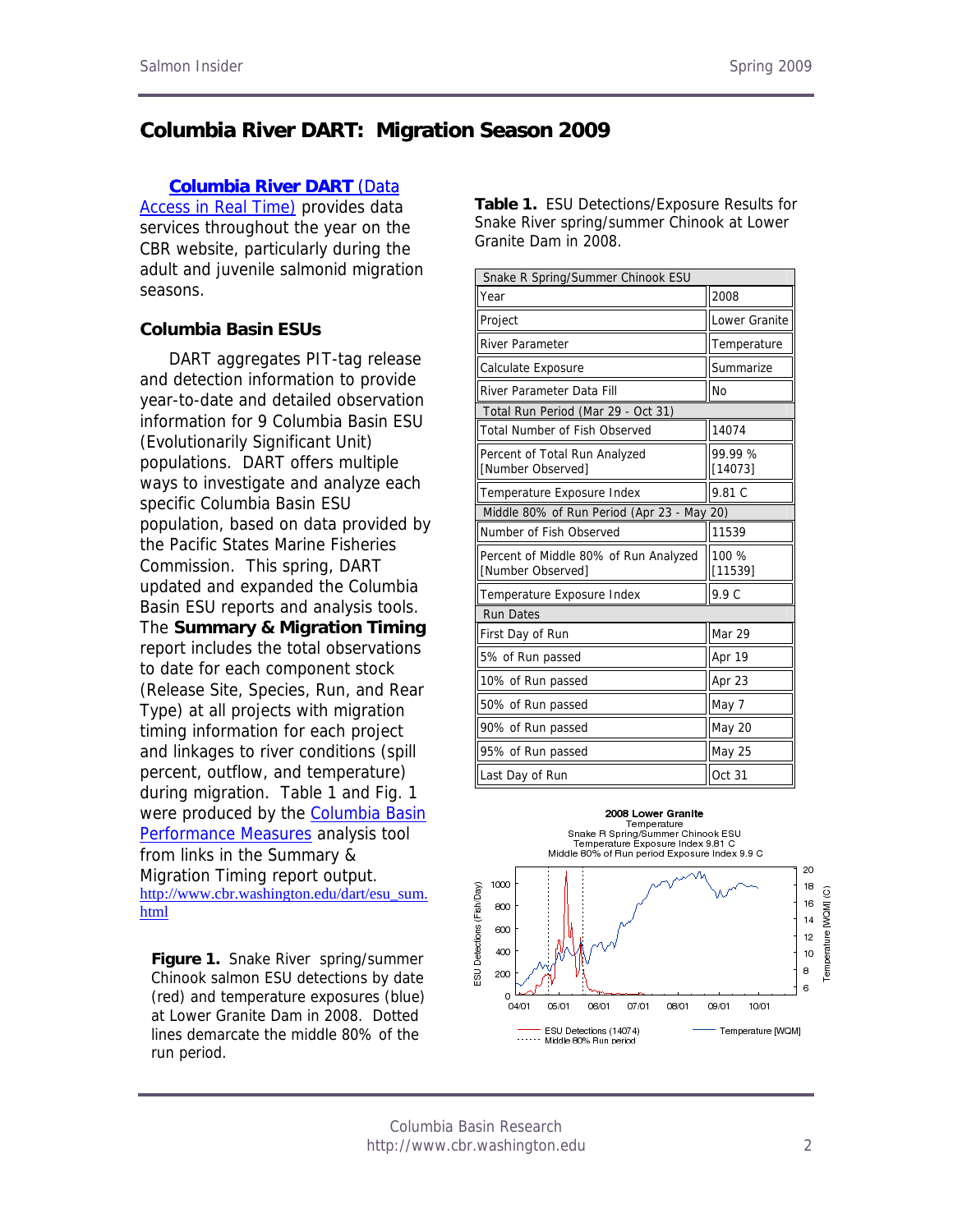# **2009 Juvenile Reach Survival & Travel Time Forecasts**

[New this migration season, DART](http://www.cbr.washington.edu/compass/)  [presents predictions of reach survival and](http://www.cbr.washington.edu/compass/)  [travel time for juvenile salmonids passing](http://www.cbr.washington.edu/compass/)  [Lower Granite Dam each day \(Fig. 2\) on](http://www.cbr.washington.edu/compass/)  the **[Inseason Forecasts](http://www.cbr.washington.edu/compass/)** page. Reach [survival and reach travel time for each](http://www.cbr.washington.edu/compass/)  [day are generated for fish passing Lower](http://www.cbr.washington.edu/compass/)  [Granite Dam and McNary Dam using the](http://www.cbr.washington.edu/compass/)  COMPASS [COMPASS](http://www.cbr.washington.edu/compass/) model with NOAA calibrations for Wild Snake River Yearling Chinook and Wild Snake River Steelhead. Observed river condition data up to the day of passage and forecasted river condition data for the rest of the season are used in model runs. See for more information: http:/www.cbr.washington.edu/crisprt/index\_s nake\_pit.html[.](http://www.cbr.washington.edu/crisprt/index_snake_pit.html)



**Figure 2.** Reach Survival & Travel Time daily forecasts for wild yearling Chinook passing Lower Granite Dam.

#### **2009 Adult Spring Chinook Forecasts**

DART presents two methods for predicting the run size of the adult spring Chinook and the run-timing on the **Inseason Forecasts** page. The datebased method, which is used for management of in-river harvest, defines a run as the total number of adult spring Chinook salmon passing Bonneville Dam between March 15 and June 15. The Genetic Environmental Model (GEM) method (Anderson and Beer), which is a better ecological characterization of the spring run, simultaneously describes the distributions of the spring, summer, and fall runs by fitting three superimposed normal distributions to the combined Run (Fig. 3). The mean arrival date of each normal distribution characterizes the arrival peak independent of the method used to determine run size.

[http://www.cbr.washington.edu/crisprt/index\\_adult](http://www.cbr.washington.edu/crisprt/index_adult.html) [.html](http://www.cbr.washington.edu/crisprt/index_adult.html) 



**Figure 3.** Adult and jack Chinook salmon passage showing the tri-modal pattern at Bonneville Dam in 2008. The thick lines depict fitted Gaussian functions for spring, summer and fall runs.

Anderson, JJ and WN Beer. Distal, proximal, and genetic influences on spring Chinook salmon migratory timing. Ecological Applications [in press].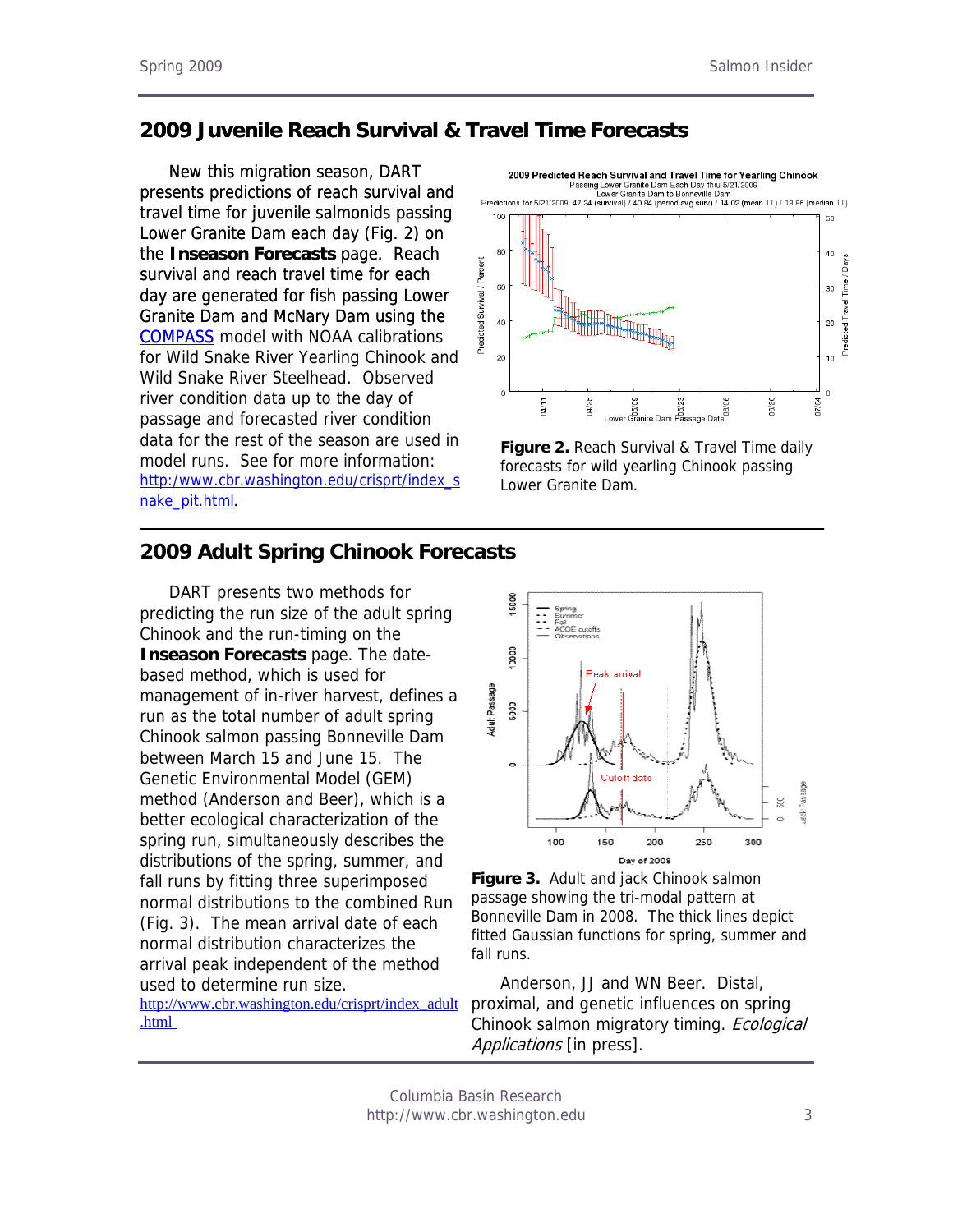# **Program RealTime: 2009 Smolt Forecasts**

[Program RealTime provides predictions](http://www.cbr.washington.edu/crisprt/)  [of run timing of 32 stocks of fish, 20 run-of](http://www.cbr.washington.edu/crisprt/)[river and 12 from specific release sites](http://www.cbr.washington.edu/crisprt/)  [above Lower Granite Dam. Inseason](http://www.cbr.washington.edu/crisprt/)  [Forecasts](http://www.cbr.washington.edu/crisprt/) are provided on a daily basis during the outmigration season for Rocky Reach, Rock Island, McNary, John Day, Bonneville, and Lowe Granite dams (Fig. 4).



**Figure 4**. Daily prediction of run timing of combined yearling Chinook salmon at Lower Granite Dam based on passage indices.

# **CBR Training Workshop: Use of Analytical Software Programs**

 At the request of the Confederated Tribes of the Umatilla Reservation, CBR staff conducted a two-day training session on February 11-12, 2009, in Walla Walla, Washington. The main objective was to help fisheries biologists better use the statistical software tools developed by the University of Washington to design and analyze survival studies. The workshop included representatives from state and local agencies as well as from other First Nations. The first day of the workshop was spent demonstrating four programs:

- **[Program SampleSize](http://www.cbr.washington.edu/paramest/samplesize/)** Showed use of the program to determine optimal release sizes to obtain a desired study precision; how to use the program to assist in the study design phase by constructing multiple "what-if" scenarios and observing the expected precision levels.
- **[Program PitPro](http://www.cbr.washington.edu/paramest/pitpro/)** Discussed the utility of PitPro to process raw PITtag information using a number of pre-determined assumptions, and how to alter those assumptions with available options or manually. Demonstrated how to obtain Cormack-Jolly-Seber estimates and travel times for a release group.
- **[Program SURPH](http://www.cbr.washington.edu/paramest/surph/)** Demonstrated SURPH's capability to analyze PIT-tag data, perform Burnham tests of homogeneity between release groups and within a release group, various options available for modeling survival, and how to test the differences between models. Demonstrated the beta version of SURPH 3, showing improvements in the user interface.
- **[Program USER](http://www.cbr.washington.edu/paramest/user/)** Demonstrated the program's improved capability to analyze more general and complicated likelihood models that are beyond the capacity of the SURPH program.

These programs can be downloaded at <http://www.cbr.washington.edu/analysis.html>.

The second day of the workshop was devoted to practical examples of survival analyses using data sets provided by participants and staff. This workshop was sponsored by the Bonneville Power Administration under Project 1989-107- 00, Contract No. 39987. Agencies and other organizations interested in similar training workshops can contact Cindy Helfrich, [cindy@cbr.washington.edu](mailto:cindy@cbr.washington.edu), for more information.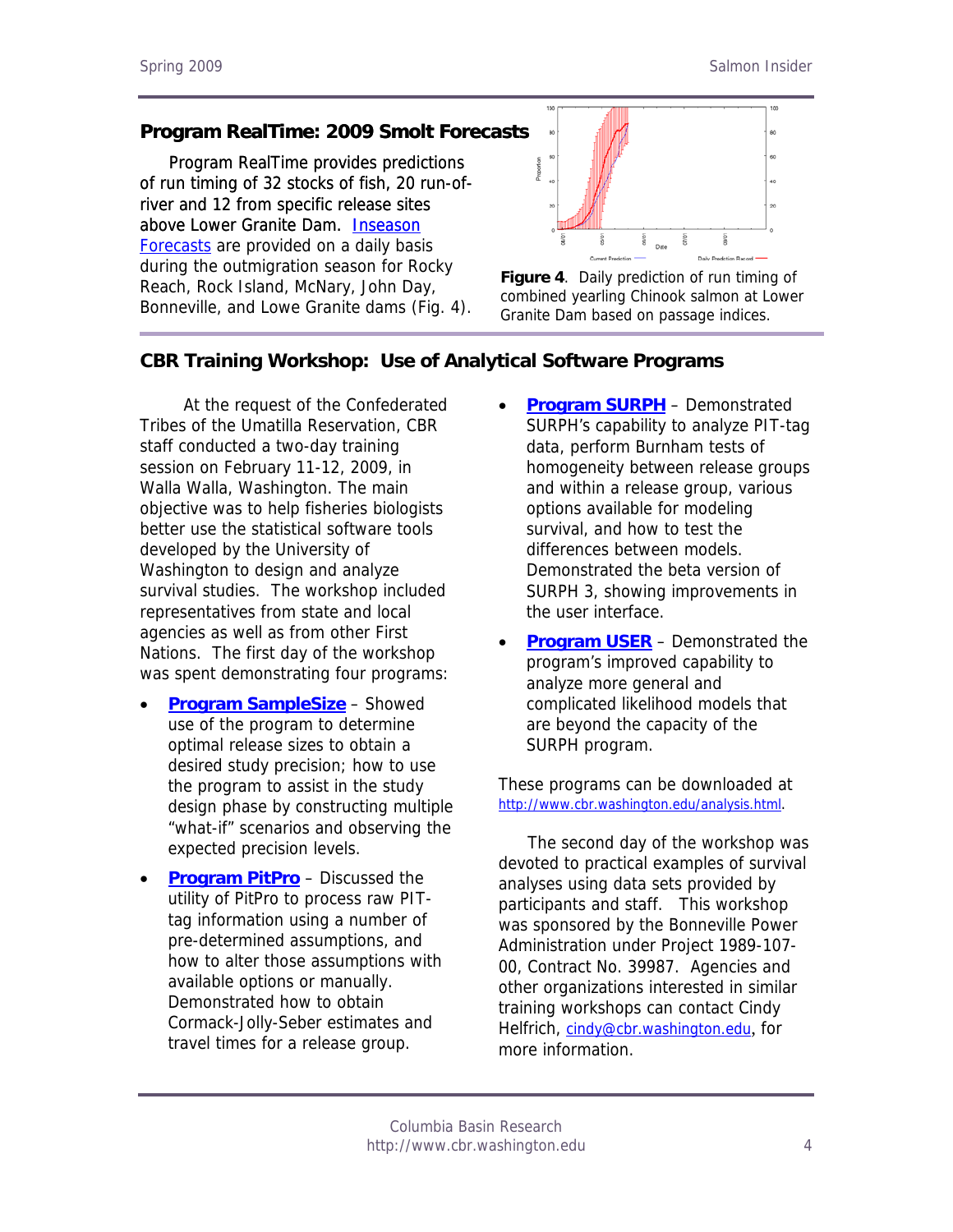# **PitPro Updates**

 [As a result of discussions at the Walla](http://www.cbr.washington.edu/paramest/pitpro) **Output Enhancements**  [Walla workshop, version 4.12 of Program](http://www.cbr.washington.edu/paramest/pitpro)  [PitPro is now available online,](http://www.cbr.washington.edu/paramest/pitpro)  [www.cbr.washington.edu/paramest/pitpro](http://www.cbr.washington.edu/paramest/pitpro).

This update includes the following features.

- PitPro now generates SURPH data files with multiple individual covariates.
- Output functionality is much improved with the ability to cut and paste tables directly into external programs, such as Microsoft Excel, or to export reports, such as the Travel Time and Cormack-Jolly-Seber reports, to comma separated variable (CSV) output files.

#### **Individual Covariates**

 In the previous version of PitPro, the user could only add length as an individual covariate to the SURPH data file output. This data would be included as the last field in each row in the tag file. This basic idea has been expanded so that the user can now add columns in the tagging data which will be treated as individual covariate data.

 To add additional individual covariates to the SURPH file, the user simply adds the data as the last fields in the tagging file. This data can be length, weight, coordinator id, etc. If the checkbox labeled **Include covariate(s) in SURPH file output** is checked, the program will add those data to the SURPH file. The covariate will simply be labeled icov 1, icov 2, icov 3, etc. (Fig. 5).

**Figure 5.** Results Manager tab in Program PitPro with additional covariate data displayed as "individual\_covariate icov1," "individual\_covariate icov2," etc.

 The Cormack-Jolly-Seber and Travel Time reports can now be exported as CSV files with values of higher precision to facilitate further computation. In addition, the tables in the reports can be cut-andpasted directly into Microsoft Excel or other supported spreadsheet software.

 Under the Cormack-Jolly-Seber report tab, a new table format has been added that presents all parameter estimates on one table, instead of in three separate tables, one each for survival, capture history, and final product (lambda) (Fig. 6).

 Although the lambda value may not be useful to investigators, it is included because it is required internally for the calculation of the other parameters. At the request of users, lambda is no longer displayed by default but is available as a display option.

|        | <b>P</b> Results Manager                                                |
|--------|-------------------------------------------------------------------------|
| File - | Data                                                                    |
|        | Prefix: clwr1W2008                                                      |
|        | Summary<br><b>Travel Time</b><br>Cormack-Joll:<br>Data<br><b>Errors</b> |
|        | $<<$ Back                                                               |
|        | # 9: Length<br>ŧ                                                        |
|        | Surph2<br>clwr1W2008                                                    |
|        | npop 1                                                                  |
|        | nper 6                                                                  |
|        | individual covariate icov1                                              |
|        | individual covariate icov2                                              |
|        | individual covariate icov3                                              |
|        | nonulation names                                                        |

Columbia Basin Research http://www.cbr.washington.edu 5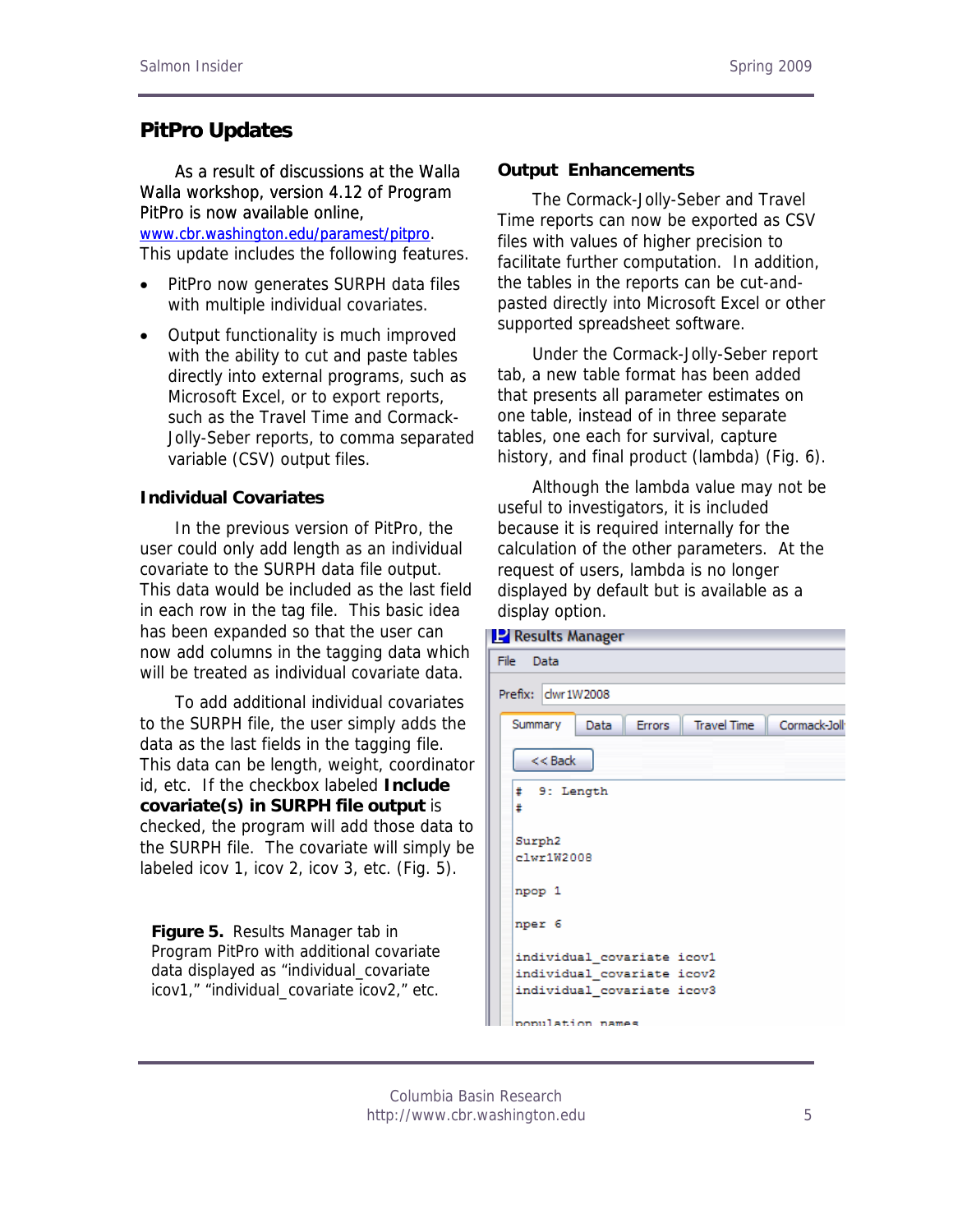J

| dwr1W2008<br>Prefix:          |                                        |                                                                                         | v                   |                |                 |                                                                                                                          |
|-------------------------------|----------------------------------------|-----------------------------------------------------------------------------------------|---------------------|----------------|-----------------|--------------------------------------------------------------------------------------------------------------------------|
| Summary<br>Data               | Errors                                 | <b>Travel Time</b>                                                                      | Cormack-Jolly-Seber |                | PIT Tag Tracker |                                                                                                                          |
| Display in one table          |                                        | Show final product (lambda)                                                             |                     |                |                 |                                                                                                                          |
|                               |                                        |                                                                                         |                     |                |                 |                                                                                                                          |
|                               |                                        | Cormack/Jolly-Seber Estimates for "clwr1W2008"                                          |                     |                |                 |                                                                                                                          |
|                               | (Cormack 1964, Jolly 1965, Seber 1965) |                                                                                         |                     |                |                 |                                                                                                                          |
|                               |                                        |                                                                                         |                     |                |                 | Note: This report is only valid for juvenile life cycle data. Survival estimates to adult migration sites are not valid. |
| Data: clwr 1W2008             |                                        |                                                                                         |                     |                |                 |                                                                                                                          |
|                               |                                        | File: C:/Documents and Settings/peter/My Documents/Projects/PitPro/output/clwr1W2008.ch |                     |                |                 |                                                                                                                          |
|                               |                                        |                                                                                         |                     |                |                 |                                                                                                                          |
| <b>Survival Probabilities</b> |                                        |                                                                                         |                     |                |                 |                                                                                                                          |
|                               |                                        |                                                                                         |                     |                |                 |                                                                                                                          |
| Population                    | S1                                     | S <sub>2</sub>                                                                          | S <sub>3</sub>      | S4             | S5              | Overall S                                                                                                                |
| clwr 1W2008                   | 0.336(0.0717)                          | 0.460(0.2360)                                                                           | inf (nan)           | $0.000$ (nan)  | nan (nan)       | nan (nan)                                                                                                                |
|                               |                                        |                                                                                         |                     |                |                 |                                                                                                                          |
| Population                    | P1                                     | P <sub>2</sub>                                                                          | P <sub>3</sub>      | P <sub>4</sub> |                 | P <sub>5</sub>                                                                                                           |
| clwr 1W2008                   | 0.293(0.0656)                          | 0.156(0.0773)                                                                           | $0.000$ (nan)       | 0.500(0.3536)  |                 | nan (nan)                                                                                                                |
|                               |                                        |                                                                                         |                     |                |                 |                                                                                                                          |
|                               |                                        |                                                                                         |                     |                |                 |                                                                                                                          |
| Key                           |                                        |                                                                                         |                     |                |                 |                                                                                                                          |
|                               |                                        |                                                                                         |                     |                |                 |                                                                                                                          |
|                               | Survival from release to gr.           |                                                                                         |                     |                |                 |                                                                                                                          |
| S1:                           |                                        |                                                                                         |                     |                |                 |                                                                                                                          |
| S2:                           | Survival from gr to go.                |                                                                                         |                     |                |                 |                                                                                                                          |
| S3:                           | Survival from go to lm.                |                                                                                         |                     |                |                 |                                                                                                                          |
| S4:                           | Survival from Im to mc.                |                                                                                         |                     |                |                 |                                                                                                                          |
| S5:                           | Survival from mc to jd.                |                                                                                         |                     |                |                 |                                                                                                                          |
| P1:                           | Capture probability at gr.             |                                                                                         |                     |                |                 |                                                                                                                          |
| P2:                           | Capture probability at go.             |                                                                                         |                     |                |                 |                                                                                                                          |
| P3:                           | Capture probability at lm.             |                                                                                         |                     |                |                 |                                                                                                                          |
| P4:                           | Capture probability at mc.             |                                                                                         |                     |                |                 |                                                                                                                          |
| P5:                           | Capture probability at jd.             |                                                                                         |                     |                |                 |                                                                                                                          |

Figure 6. Estimates of survival and capture probabilities are now provided in a single table in the Cormack-Jolly-Seber tab of the Program PitPro Results Manager.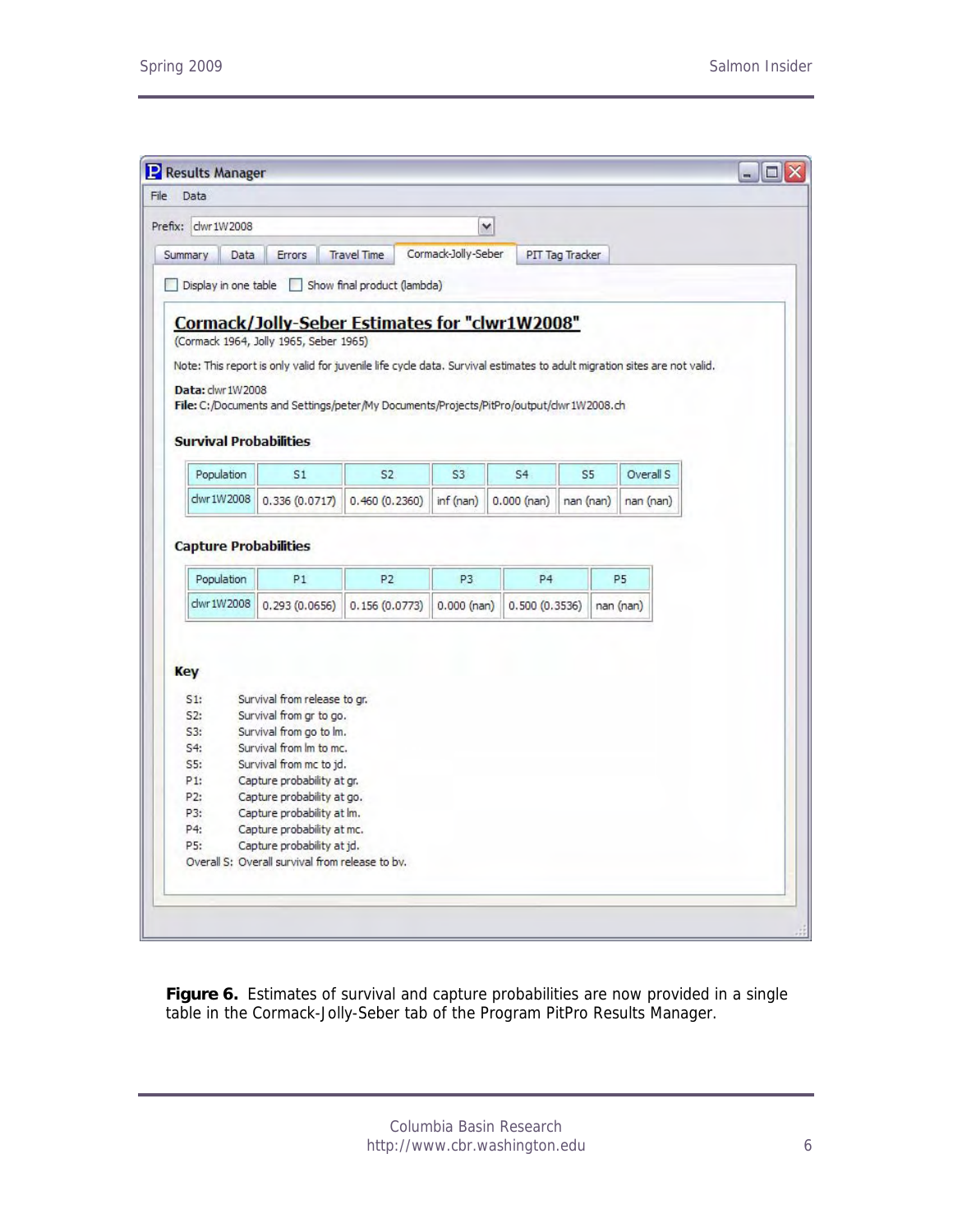# **Columbia Basin "Quick Look" Summary for 2009**

New this year, DART developed the **Columbia Basin Quick Look** web pages to provide easy access to up-todate basin-wide migration and river conditions from one page. The Columbia Basin Quick Look 2009 for [Adult](http://www.cbr.washington.edu/dart/adultpass_all.html)  [Passage,](http://www.cbr.washington.edu/dart/adultpass_all.html) [ESU Passage,](http://www.cbr.washington.edu/dart/esu_all.html) [Smolt Passage,](http://www.cbr.washington.edu/dart/pass_all.html) and [River Environment](http://www.cbr.washington.edu/dart/river_all.html) pages present 2009 basin-wide current conditions for multiple species and river condition parameters with 10 Year Averages. Graphs are updated daily (Fig. 7).

#### **DART Assisting the Region**

DART presents an integrated, webaccessible system for tracking and analyzing Columbia River fish passage that allows the public, fish managers, and researchers to explore and analyze historical passage seasons, track the status of current adult and juvenile fish passage through the Columbia River system, evaluate hydrosystem operations on anadromous and resident fish, and explore future and forecasted passage scenarios.

Various tools provide sub-basinspecific monitoring and evaluation analyses of salmonid passage, survival and adult returns. Through regional cooperation with numerous federal, state, tribal, and private entities, DART provides support for monitoring and evaluation of scientific research efforts; access to spatially and temporally integrated biological and environmental data; and integration and free exchange of information. **Figure 7**. Current and 10-year average of



Snake River spring/summer Chinook ESU at major Columbia Basin dams in 2009.